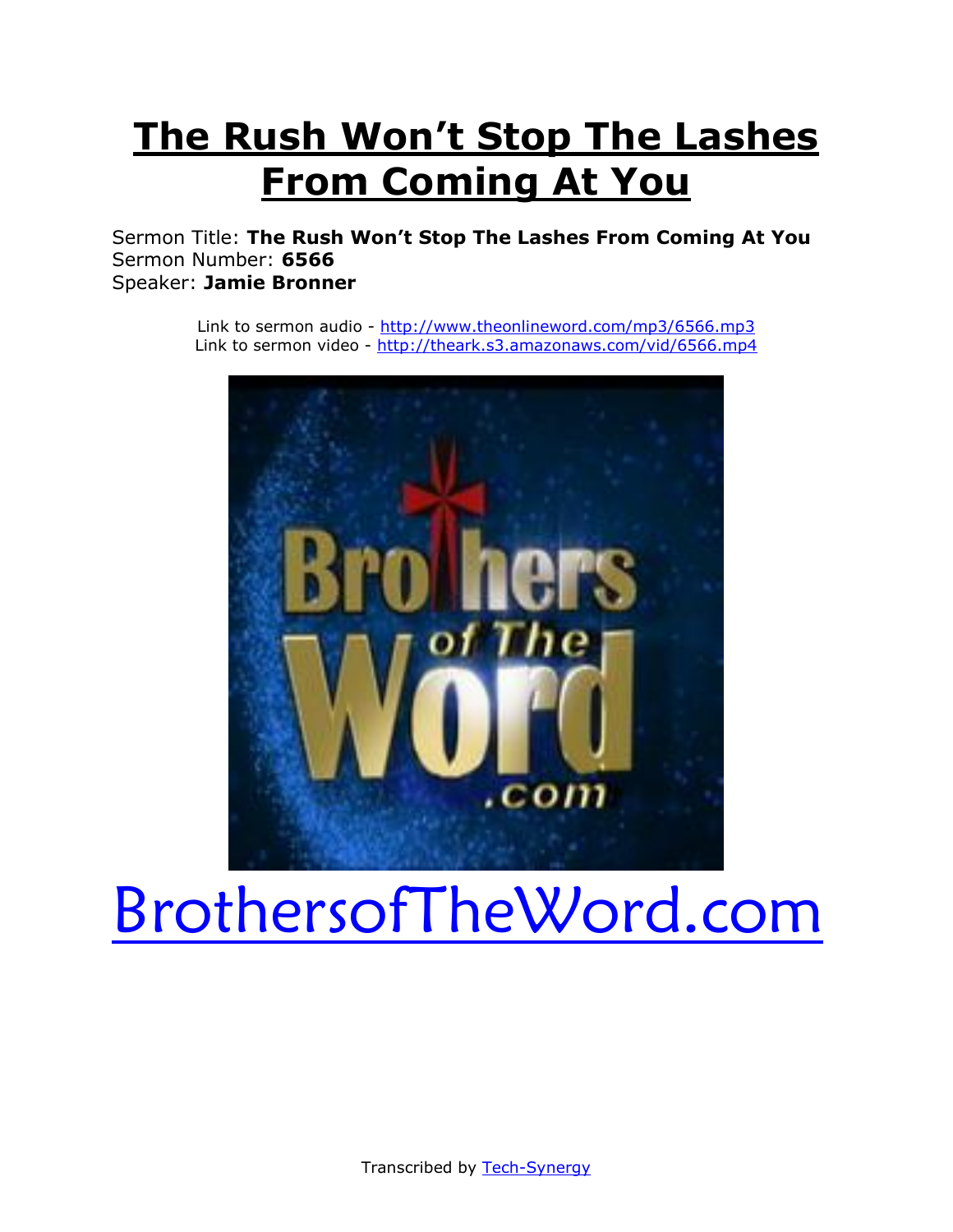- Jamie Bronner: Stop trying to rush God because God, he has his own time and that we just will never know.
- Female: You are listening to [BrothersoftheWord.com.](http://www.brothersoftheword.com/) This is a message titled, "The Rush Won't Stop The Lashes From Coming At You" by Jamie Bronner. This message is number 6566.

(Music Playing: 00:00:17 - 00:00:28)

And now for, "The Rush Won't Stop The Lashes From Coming At You."

Jamie Bronner: Welcome to Brothers of the Word because brother and sister, you need the word. So I'm going to start off with this little story that kind of happened to me and it taught me a lesson and this is where I'm getting the basis of my message from today.

> So basically maybe like last week, I decided to you know, maybe get some eyelash extensions. I was like, let me just try it and you know at first when I got home, I didn't like it as much so I wanted to remove them the next day. Now, that's not how they're supposed to work. You're supposed to last for a month. So basically, I was trying everything that everyone has said to try. I tried oil, I tried lash remover, I tried everything. For two hours, nothing was working. And I'm sitting here like, why is this not working? Then I began to realize that it was not it's time to work. And I was trying to force something to work that was not going to work until later on.

> So the title of my message today is, "The rush won't stop the lashes from coming at you." And I know you're like, "Lashes? What does that have to do anything?" But lashes such as attacks, such as people coming at you the wrong way, anything that is going to cause harm to you. It will not stop it if you try to rush anything. And I know for myself whenever I want to get something done and I know all of you out there, you know. Like for me, when I want to get something done, I go to every extent possible to get it done. Some of you all will go to every extent possible to get those new Jordans, you go to every extent possible to get that new purse. So I know that you guys experienced the same exact thing. You'll go through everything possible to get that result.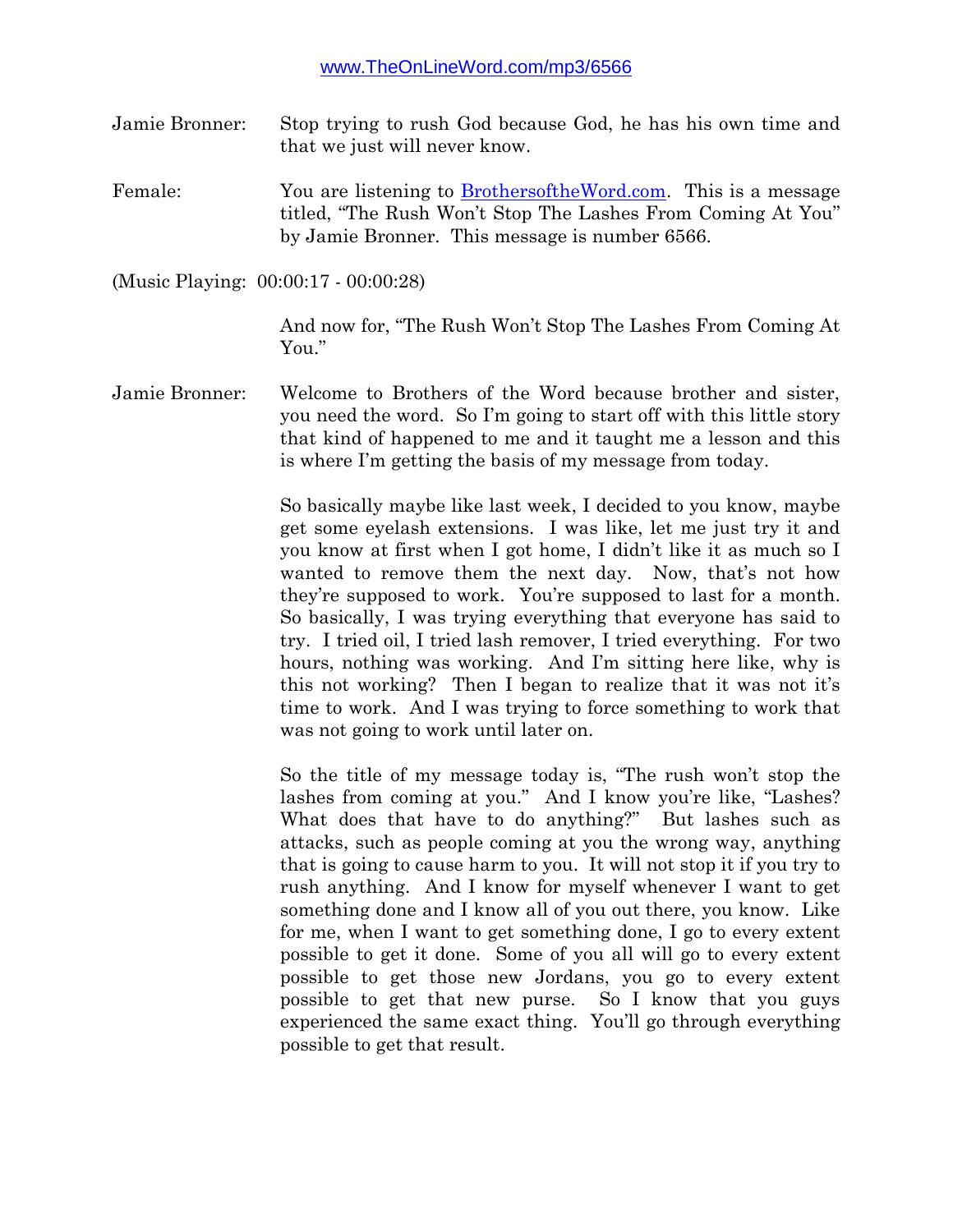But what I've come to realize is, if the timing is not right, then the entire plan can turn completely wrong super fast. If you're one minute late to the sale of those Jordans, you will not get those Jordans. If you're one minute late to see your daughter or something happens, you may be too late. So if the timing is not right, it will make the plan go completely wrong.

And I want to open up today with Ecclesiastes Chapter 3 Verse 1. It says, for everything, there is a season and a time for every matter under heaven. And sometimes what I've realize is that, we tend to forget that we are under the timing of heaven. A lot of us are following the world's time and we're following the world's command and we forget that when we are a part of something bigger than us, bigger than the world, that something has to be different. And you're all thinking, "Well, you know, I'm spending the right time of God. I'm doing everything he's asked me to do but nothing is happening right now. Nothing is coming to pass. What I want to happen is not happening right now." And I was thinking the same thing when I was trying to get these lashes off. I'm like, nothing is happening right now. I'm spending all this time. I'm doing exactly what I need to do but nothing is happening right now.

Now, if I would have did this three weeks later, it would have fell right off. Everything would have went according to plan. But since the timing was not right, nothing that I wanted to happen would happen. And we begin to wonder, "Okay. Well, when is it going to happen? When is this thing that I've been wanting going to happen? Like why do I feel like I need it now?" But you got to realize is that sometimes we look through the wrong lens and when we're looking through a lens, sometimes we can't see the distance. We can't see the distance in between so we start to think that it's closer than it is and we be try to rush to get to it when we're not going anywhere.

And like humans, I know for me and all these other people, you compare yourself to other people's journeys, other people's successes and you think, "Well, am I running out of time like do I have time." And you've got to realize that the person who created time is on our side. He can pause and stop time. He can make things happen in such a little amount of time that we can't even comprehend. So we start rushing and feel like we're in a hurry. But if we all have God attached to us and he's sitting behind us waiting and sitting and we're trying to run, we will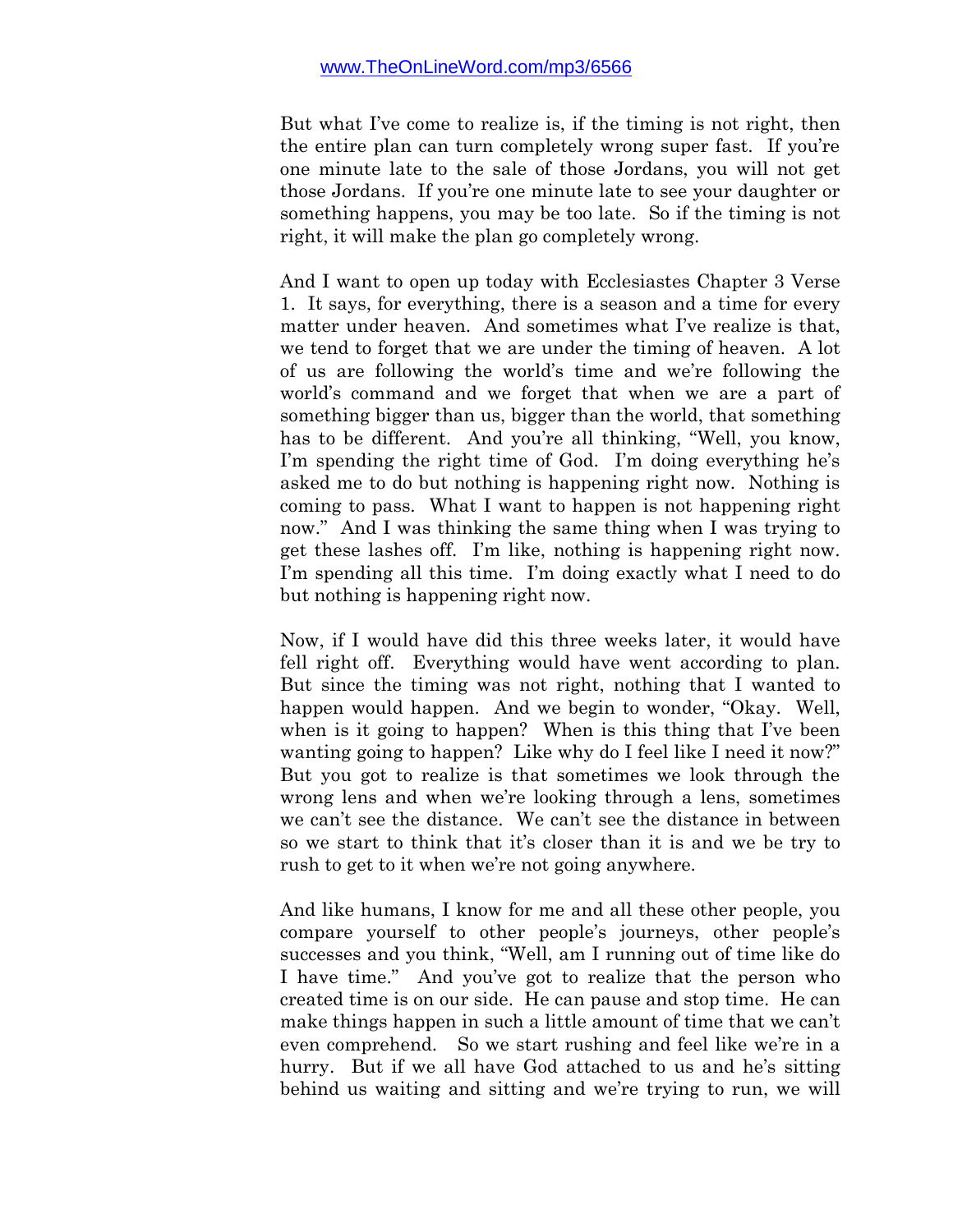not go anywhere. We are pushing all that we have going somewhere that God is not ready for us to go and eventually you'll get tired. Eventually, you'll feel like I'm pushing, I'm pushing and nothing is happening. What is going on? But God is still sitting there waiting.

00:05:01

So eventually, what happens is, we get discouraged. We start to think, "Well, you know, it's just not going to work so let me stop trying." But whenever God is with you and he's attached to you and he starts running faster than you could ever imagine, he starts pulling you and that is when that blessing comes. That is when you start to be pulled in a direction that you can't even comprehend. You're just moving faster and faster without you having to do so much work. And God knows our entire path. He knows every moment that we need to go through and we try to rush it ourselves trying to get there faster when he himself is not ready for that.

So in Acts 1 Verse 7, it states, "He said to them, it is not for you to know the times or seasons that the father has fixed by his own authority." And we become so worried about God's plan. We like, "Okay, I don't know what God is doing like I'm a little bit nervous, I'm scared but we're so confident in our own plan. We think, "Oh, because I know my plan, it entails that it's going to work." But we worry about God's plan, the person who knows it all, the person who can change things like that, we become so worried about it.

And for those of you out there, I know some of you guys you know, you've had your own plan and you know God's plan and you decided to choose your own plan and how did that work out for you so far? Yeah, you can just ask around. I'm pretty sure everyone in here has followed their own plan. And when we want to take control, we're at a disadvantage because number one, we can't see the future nor can we change it the way we think we can. Number two, we cannot always align things how we want it to be. Yes, we can make a plan. Yes, we can try to execute it the best way that we possibly can but there are certain things that may pop up that we cannot understand. And number three, God is always bigger, better and knows everything better than us.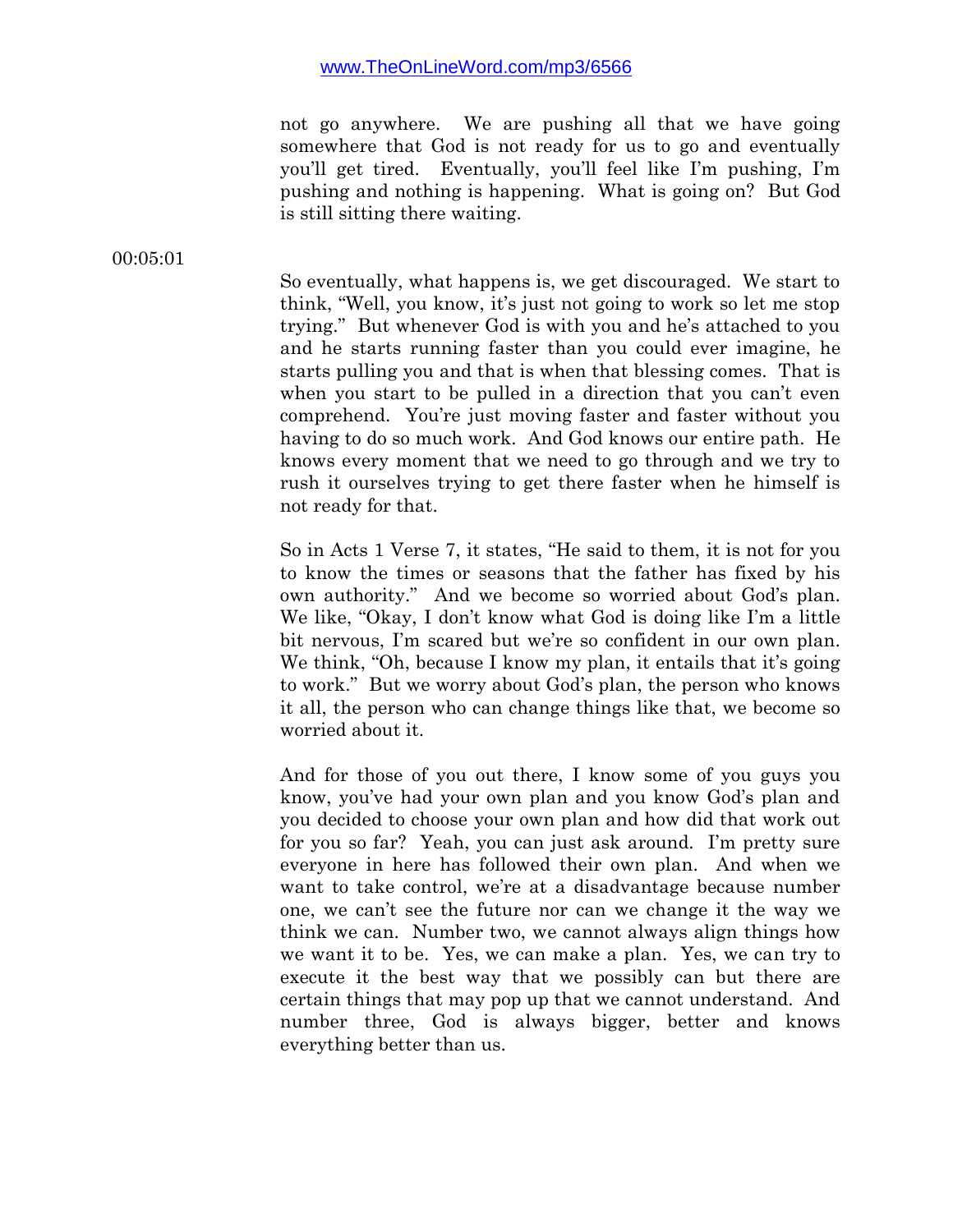So therefore, we are at a disadvantage whenever we try to keep taking control back from God. And that's a lot of our you know hardest part is actually letting go of that control factor and completely, completely surrendering everything that you have to God and stop trying to rush God. Because God, he has his own time and that we just will never know. He's been waiting for you to stop trying to take control from him. He's still sitting waiting and you're running a marathon not going anywhere. He's still sitting and waiting because he knew that if he was going to bring something unpleasant into your life and if we have control over our lives, we're going to try everything possible to get out of that situation or to try to make it a positive one.

But I can tell you now that not all blessings just come with blessings. There have been so many instances in the Bible where the blessing didn't come until after the disaster. The blessing didn't come until they went through something that they did not want to go through. If it was their choice, they would have avoided, avoided, avoided it at all costs. So God understands that for us, we put a limit on the things that we can do and we begin to doubt ourselves. So God knows that he has to put us through some things to make us stronger so that when that blessing comes, we're able to keep it, we're able to multiply and make it better than what it originally came as.

And like Jesus had to die before he became, mind you, he became a blessing for us. He wasn't doing it for himself. He wasn't doing it for anything else but us and for God. So sometimes a blessing isn't always about you. You could be that blessing for somebody so the things that you go through, don't think about it as just for yourself. Abraham had to wait, wait and wait. God told him he was going to have generations to come. His descendants wasn't even going to be able to match the amount of stars in the sky. Mind you, he didn't have a son. Yeah. He's like, what, how? So he had to wait. He had to try to just keep his faith in God before he got that blessing. And his full blessing didn't even come until after he died.

So you don't know where the blessing may be coming from. And so, are you ready to take those lashes or the attacks? All the disasters that may come into your life, are you ready to go through that? Before you guys keep asking God, "Hey God, can I get this blessing, can I get that, are you ready to go through the things to get that blessing? Because everything does not just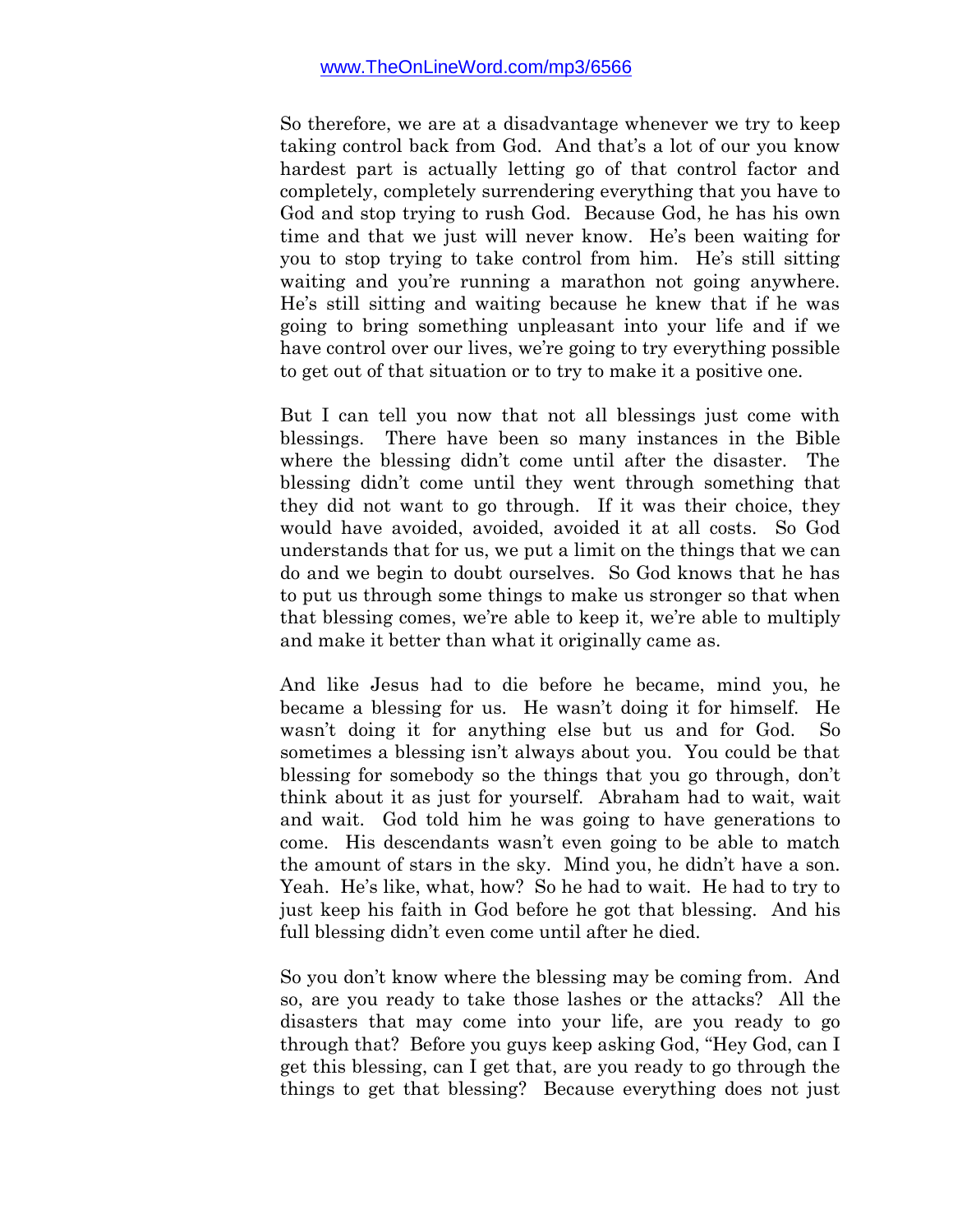come with just one good thing. A lot of the things, you're giving up something, you're sacrificing something to get another thing. And we tend to think that just because we can't see the results right now that they're not going to ever come. We tend to think that with the things that we go through, we're going to be stuck in there forever.

And you know, we stop trying and we feel like we have to keep control so that we know the outcome. But whenever we give God the control, everything else that we've been worried about, everything that we don't know what the outcome is going to be, we can just keep going. And the lashes are for a reason that none of us may be able to comprehend or explain right now.

00:10:02

But just showing up, giving that effort, each and every day God is seeing that. He's seeing you praying every night. He's seeing you wake up and reading your Bible. He's seeing you crying at night. He's seeing everything that you're doing. He's appreciating it and you're thinking that right now, nothing is happening. Right now, I haven't seen the blessing that God has for my life. But you're looking at the wrong timing.

And in 1 John Chapter 2 Verse 17, it states, "And the world is passing away along with its desires but whoever does the will of God abides forever." And sometimes forever may not be when you're alive. We tend to think of the desires that we have now. It says, the world's desires are going to perish so the desires that we have now are not going to last. So meaning, this life is not going to last but the things you're doing now is going to count forever. And we get so caught up in the in between now and forever and we tend to forget that when we keep going, we will eventually get to that forever place of God and that may not be honestly until you die. That may not be until you enter into the kingdom of heaven and God gives you everything that you desire plus more. He's giving you the peace of mind and the peace of heart.

So I just want you to just don't get discouraged for those of you out there who feel like you have to rush through life right now. You have to rush because I know myself God is teaching me stuff. I was trying to rush through things. I felt like life was moving faster than I was but sometimes, you need to take a step